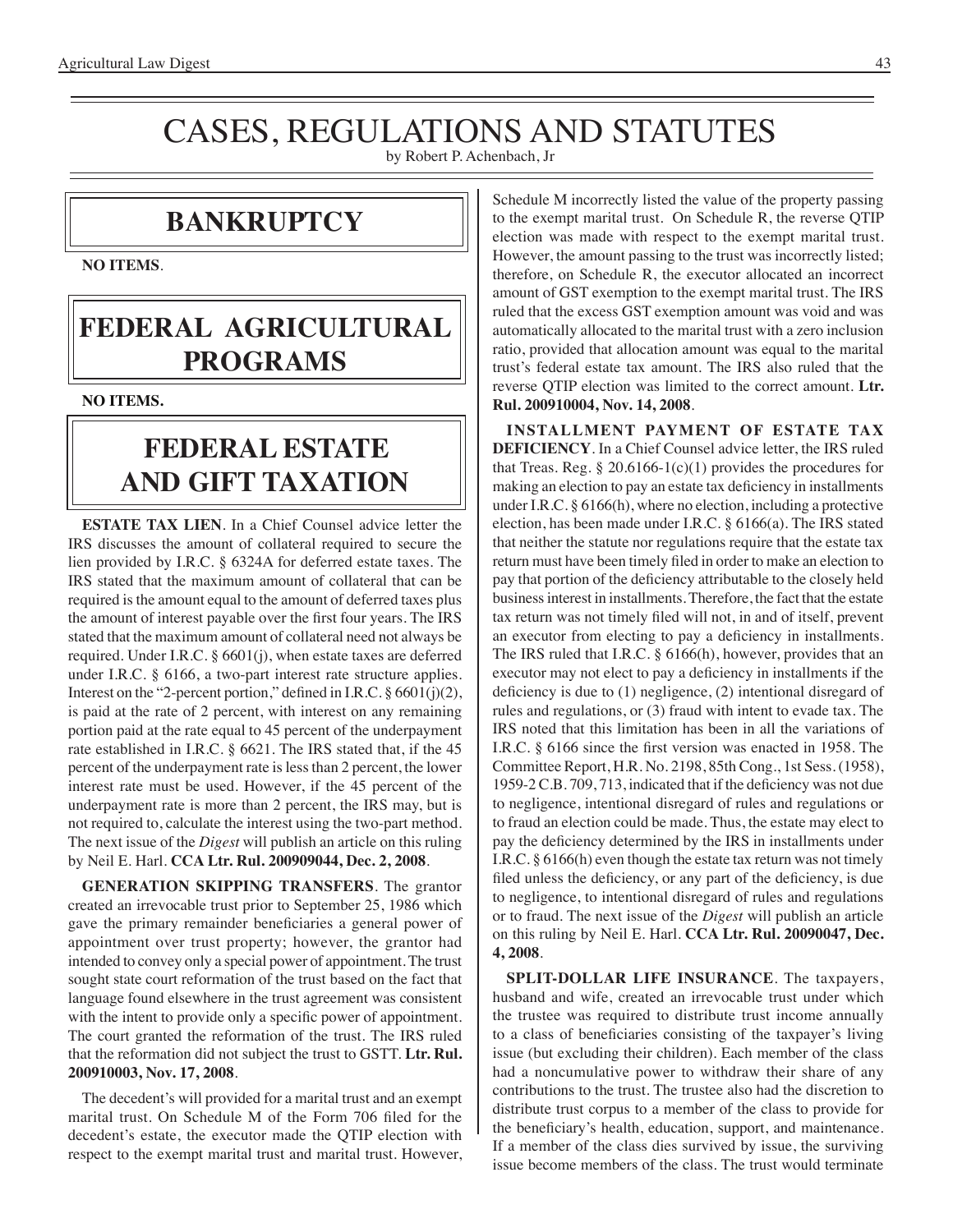on the later of the death of the last surviving taxpayer, or when the number of class members equals 40. Upon termination, the trust corpus will be divided into as many equal shares as there are then living children of the taxpayers and deceased children of the taxpayers who have left issue then surviving. The terms of the trust specifically precluded either taxpayer from acting as trustee and the taxpayers retained no powers or authority over the trust, trust property, or the administration of the trust. The trust purchased a second-to-die life insurance policy on the lives of the taxpayers and entered into a split-dollar life insurance agreement with the taxpayers. Under the agreement, the trust continued to own the policy and pay during the joint lives of the taxpayers an amount equal to the insurance company's current published premium rate for annually renewable term insurance generally available for standard risks. After the death of the first taxpayer, the trust would pay an amount equal to the lesser of: (1) the applicable amount provided in *Notice 2001-10, 2001-1 C.B. 549*, or subsequent IRS guidance; or (2) the insurer's current published premium rate for annually renewable term insurance generally available for standard risks. The taxpayers would pay the balance of the premiums. Under the agreement, the trust collaterally assigned the following rights to the taxpayers: (1) if the agreement terminates on the death of the survivor of the taxpayers, then upon the death of the survivor, the right of the survivor's estate to receive the greater of the cash surrender value of the policy or the cumulative premiums paid by the taxpayers; and (2) if the agreement terminates during the lifetime of the taxpayers, or the lifetime of the survivor, then within 60 days of termination, the right to receive from the trust an amount equal to the greater of the cash surrender value of the policy, or the premiums paid by the taxpayers, to the extent the trust has other assets. Under the agreement, all incidents of ownership over the policy (including the sole right to surrender or cancel the policy, and the sole right to borrow or withdraw against the policy) were vested in the trustees of trust. The IRS ruled that the taxpayers were the owners of the policy and, so long as the policy premiums paid by the trust for the benefit that it received under the agreement were at least equal to the amount prescribed in *Notice 2002-8, 2002-1 CB 398*, the premium payments made by the taxpayers did not result in gifts to the trust. Because the taxpayers did not retain any incidents of ownership in the policies under the agreement, the proceeds of the policies payable to the trust were not includible in the gross estate of the taxpayers under I.R.C. § 2042(2). However, the portion of the proceeds payable to the survivor's estate was includible under I.R.C. § 2042(1). **Ltr. Rul. 200910002, Sept. 30, 2008**.

# **federal income taxation**

**ALIMONY**. The taxpayer was divorced and part of the divorce judgment was a provision placing some of the taxpayer's property in a trust for the former spouse as a guarantee of medical expenses, child support, alimony and legal expenses to be paid by the taxpayer. The spouse had the right to sell trust property to cover unpaid amounts. The taxpayer did not make alimony and child support

payments and the property in the trust was sold to pay the amounts owed. The taxpayer continued to fail to pay the child support and alimony but claimed deductions for alimony in two tax years. A state court entered a judgment for the unpaid amounts but the judgment was not paid. The court held that the taxpayer was not entitled to any alimony deduction for the two tax years because no alimony was actually paid in those years. **Jonas v. Comm'r, T.C. Memo. 2009-49**.

**BUSINESS DEDUCTIONS**. The U.S. Supreme Court has denied a rehearing in the following case. The taxpayer was employed full time as a college physics professor. The taxpayer claimed to have operated several businesses out of the taxpayer's home during the tax years in question and filed Schedule C for each business, but included no income for the businesses, with business expense deductions claimed. The taxpayer provided little written evidence to support the existence of the businesses and the court held that the taxpayer was not allowed deductions beyond those allowed by the IRS for lack of substantiation. The appellate court affirmed *per curiam* in a decision designated as not for publication. **Kanofsky v. Comm'r, 2008-1 U.S. Tax Cas. (CCH) ¶ 50,260 (3d Cir. 2008),** *aff'g***, T.C. Memo. 2006-79**.

**CASUALTY LOSSES**. The taxpayers were individuals who suffered loss of their residences in Gulf Coast hurricanes. Under FEMA's Alternative Housing Pilot Program, the taxpayers received a replacement residence. The IRS ruled that the value of the replacement residence must be used to offset the amount of deductible casualty loss for the original residence. The IRS also ruled that, if the taxpayers had already claimed a casualty loss deduction in a prior tax year, the value of the replacement residence was taxable income in the year received, although the taxpayers could file amended returns and reduce the casualty loss deduction in the year claimed. If such an amended return was filed, the replacement residence was not income in the year received. **Ltr. Rul. 200910029, Feb. 2, 2009**.

**COURT AWARDS AND SETTLEMENTS**. The taxpayer had brought a successful employer-retaliation claim against an employer under the California Fair Employment and Housing Act. The judgment awarded statutory attorney fees to the taxpayer's attorney which the taxpayer did not include in taxable income. The court held that the taxpayer had either a (1) de facto contingency fee arrangement with the attorney or (2) an staterequired duty to pay the attorney for legal service; therefore, the statutory legal fees paid to the attorney were paid in satisfaction of the taxpayer's obligation to pay the attorney and were taxable income. **Green v. Comm'r, 2009-1 U.S. Tax Cas. (CCH) ¶ 50,245 (9th Cir. 2009),** *aff'g***, T.C. Memo. 2007-39**.

**DEPENDENTS**. The taxpayer was the maternal grandparent of a minor child of the taxpayer's daughter. Under agreements with the daughter, the child's paternal grandparents and the child's father, the taxpayer had no custody or visitation rights as to the child. The taxpayer claimed dependent deductions, head of household filing status, child tax credit and earned income tax credit on the basis of the child's dependency. The taxpayer offered evidence of payment of amounts for the child's support but did not provide credible evidence as to the amount of those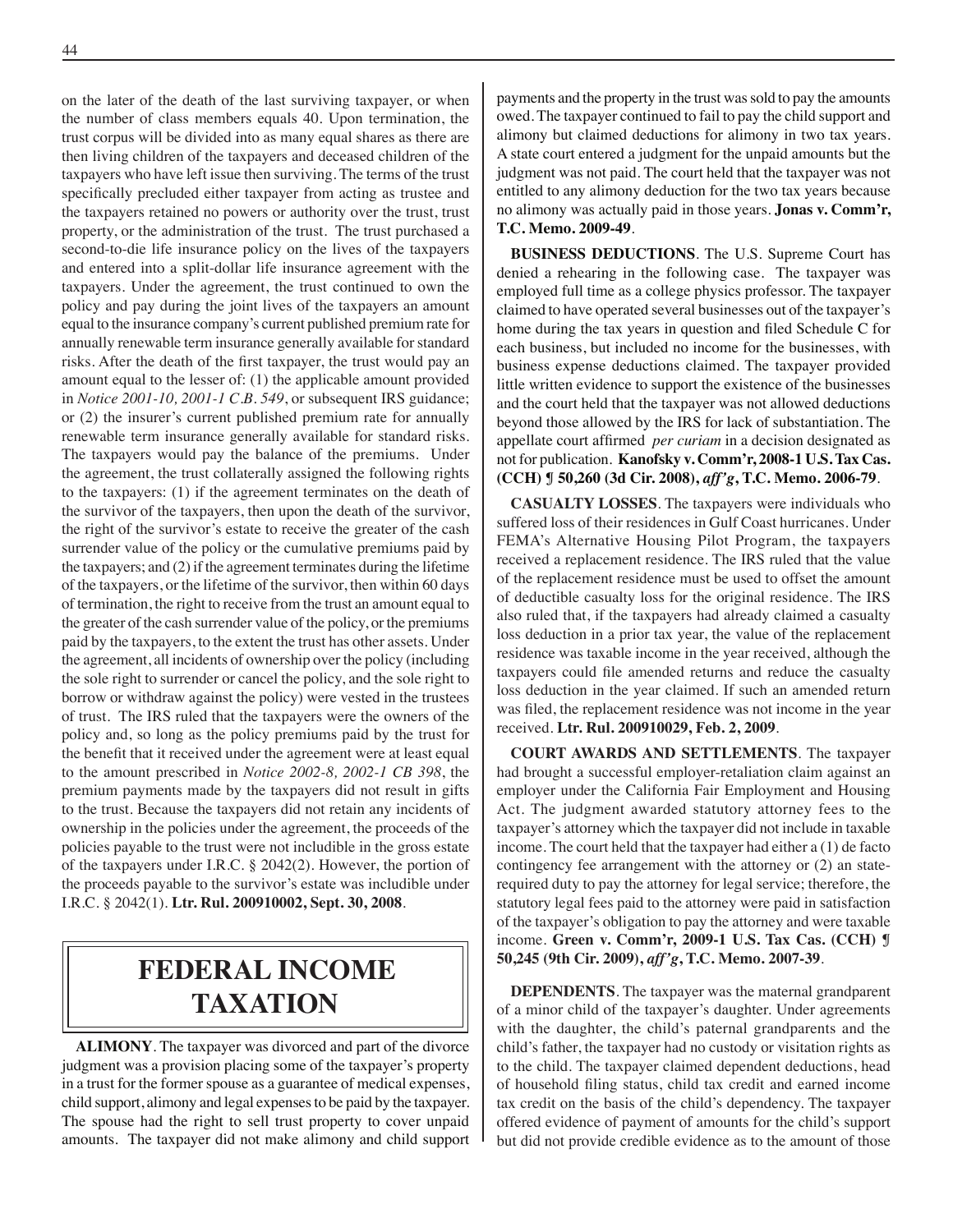payments, the support provided by others, the living arrangements of the child or any dependent deduction waiver agreement entered into by the other parties. The court held that the taxpayer could not claim any dependent deductions, head of household filing status, child tax credit or earned income tax credit on the basis of the child's dependency. **Horsley v. Comm'r, T.C. Memo. 2009-47**.

**DEPRECIATION**. The taxpayer was engaged in the development of biofuels derived from domestically abundant, low-cost cellulosic biomass feedstocks and was in the business of commercializing the production of cellulosic ethanol using exclusive proprietary technology. The taxpayer used the accrual method of accounting and files its federal income tax returns on a calendar year basis. The taxpayer was in the process of designing and building a demonstration plant that will, if successful, allow the commercial production of ethanol. The demonstration plant would not itself produce ethanol but processed biomass into a product that could be used to produce ethanol through another process. The ethanol produced by the demonstration plant is expected to be sold at market prices to unrelated gasoline blenders. The demonstration plant has entered the start-up phase. The IRS ruled that the plant was qualified cellulosic biomass ethanol plant property eligible for additional first-year depreciation deduction under I.R.C. § 168(l). The IRS stated that the absence of a final processing of the resulting product by fermentation into ethanol was not required to qualify for the deduction. **Ltr. Rul. 200910007, Dec. 2, 2008**.

**DISASTER LOSSES.** On February 5, 2009, the president determined that certain areas in Kentucky are eligible for assistance from the government under the Disaster Relief and Emergency Assistance Act (42 U.S.C. § 5121) as a result of a severe winter storm and flooding, which began on January 26, 2009. **FEMA-1818-DR.** On February 6, 2009, the president determined that certain areas in Arkansas are eligible for assistance from the government under the Act as a result of a severe winter storm, which began on January 26, 2009. **FEMA-1819-DR.** On February 15, 2009, the president determined that certain areas in Oklahoma are eligible for assistance from the government under the Act as a result of a severe storms and tornadoes, which began on February 10, 2009. **FEMA-1820-DR.** On February 17, 2009, the president determined that certain areas in Tennessee are eligible for assistance from the government under the Act as a result of a severe winter storm and flooding, which began on January 27, 2009. **FEMA-1821-DR.** On February 17, 2009, the president determined that certain areas in Missouri are eligible for assistance from the government under the Act as a result of a severe winter storm, which began on January 26, 2009. **FEMA-1822-DR.** On February 17, 2009, the president determined that certain areas in Oklahoma are eligible for assistance from the government under the Act as a result of a severe winter storm and flooding, which began on January 26, 2009. **FEMA-1823- DR.** Accordingly, taxpayers in the may deduct the losses on their 2008 federal income tax returns. See I.R.C. § 165(i).

**DOMESTIC PRODUCTION DEDUCTION**. The taxpayer

cooperative issued advance monthly checks to member producers based on commodities delivered to the cooperative for marketing in the previous month. The advance payments were considered advances on the net proceeds and treated as "per-unit retains paid in money." For purposes of its I.R.C. § 199 computation for its fiscal year, the cooperative intended to disregard the checks, as well as patronage dividends, and it planned to pass through to its members all or a portion of the I.R.C. § 199 deduction. The cooperative's checks qualified as per-unit retain allocations within the meaning of I.R.C. § 1388(f) because they were distributed with respect to commodities that the cooperative marketed for its patrons, and by the fact that the patrons received the payments based on the quantity of the commodities delivered. In addition, the checks were determined without reference to the cooperative's net earnings; the checks were paid pursuant to a contract with the patrons establishing the necessary pre-existing agreement and obligation; and the checks

qualified production activities income and taxable income should, pursuant to I.R.C. § 199(d)(3)(C), be computed without regard to any deduction for the checks. **Ltr. Rul. 200909016, Nov. 24, 2008; Ltr. Rul. 200909020, Nov. 24, 2008**. **INNOCENT SPOUSE**. The taxpayer, a widow, sought equitable innocent spouse relief from taxes unpaid on joint tax returns filed with the decedent spouse. The taxpayer provided evidence that the couple's affairs were controlled by the decedent who failed to disclose the decedent's failure to pay taxes and other debts. The taxpayer also provided evidence that the decedent's estate claims left the taxpayer without any property and forced to live on social

were paid within the payment period of I.R.C. § 1382(d). The IRS rule that: (1) The checks that the cooperative paid to its members and each year for commodities delivered to the cooperative constituted "per-unit retain allocations paid in money" within the meaning of I.R.C. § 1382(b)(3) and (2) in computing the cooperative's section 199 domestic production activities deduction, the cooperative's

security benefits. The court held that equitable relief should be granted to the taxpayer under the safe harbor provided in *Rev. Proc. 2003-61, 2003-2 C.B. 296* because (1) the taxpayer was no longer married to the decedent; (2) on the dates of the filing of the returns, the taxpayer had no knowledge or reason to know that the decedent would not pay the taxes; and (3) the taxpayer would suffer economic hardship. **Sunleaf v. Comm'r, T.C. Memo. 2009-52**.

After the taxpayer's spouse suffered a stroke, the spouse transferred an interest in a partnership to the taxpayer. An audit of the partnership later determined that losses claimed by the partnership were disallowed, resulting in capital gains tax liability to the partners, including the taxpayer. The taxpayer sought equitable innocent spouse relief from the taxes, claiming that the taxpayer did not have assets to pay the taxes. The court held that equitable innocent spouse relief could not be granted because, as the owner of the partnership interest, the taxes were attributable to the income of the taxpayer. **Gronbeck v. Comm'r, T.C. Memo. 2009-53**.

**INTEREST RATE**. The IRS has announced that, for the period April 1, 2009 through June 30, 2009, the interest rate paid on tax overpayments decreases to 4 percent (3 percent in the case of a corporation) and for underpayments decreases to 4 percent. The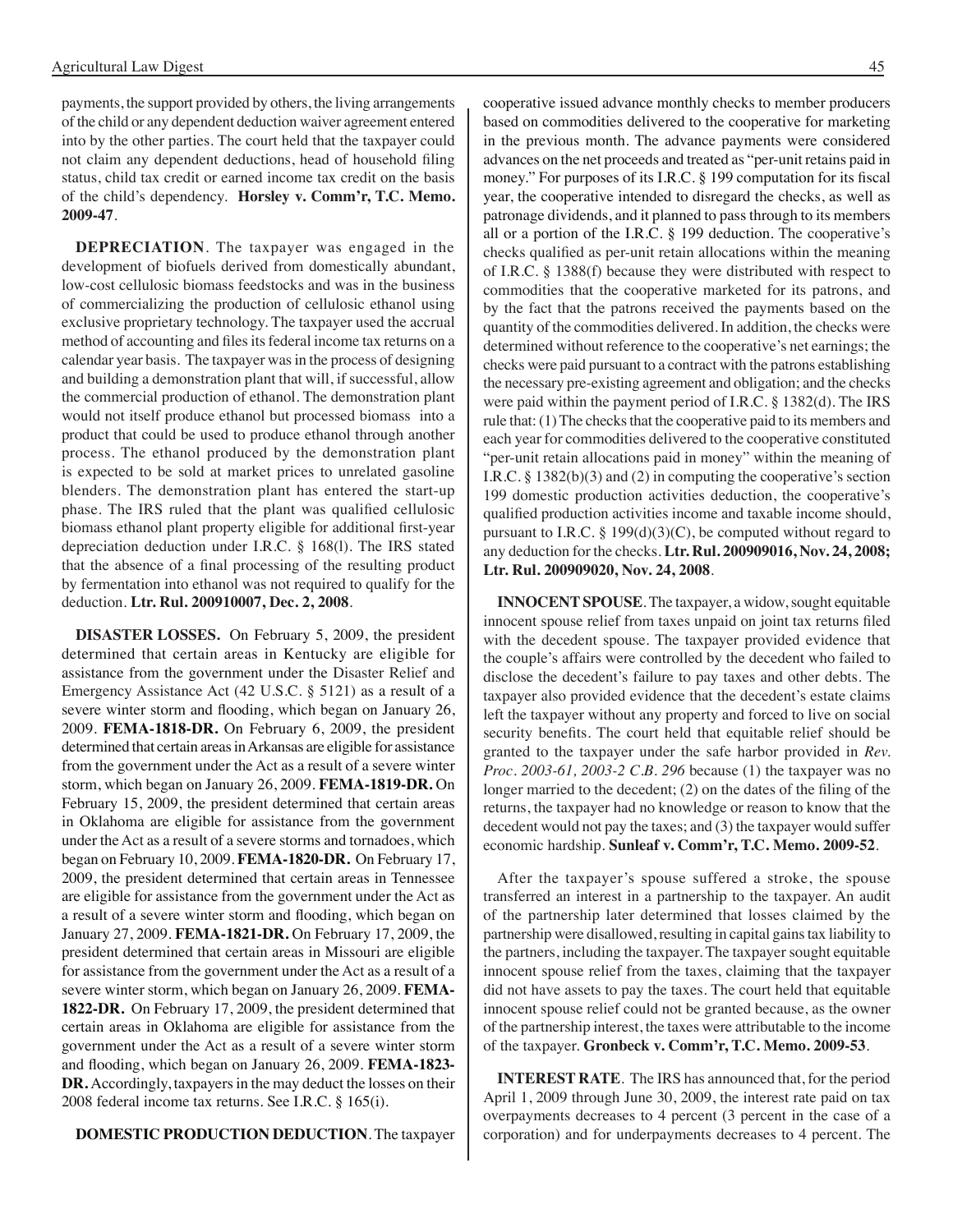interest rate for underpayments by large corporations decreases to 6 percent. The overpayment rate for the portion of a corporate overpayment exceeding \$10,000 decreases to 1.5 percent. **Rev. Rul. 2009-7, I.R.B. 2009-13.**

#### **PARTNERSHIPS**

ADMINISTRATIVE ADJUSTMENT. The IRS had filed a notice of final partnership administrative adjustment more than three years and less than six years after the filing of the partnership tax return. The court held that the I.R.C.  $\S 6229(c)(1)$ six-year period of limitations on assessments applied because the partnership promoter prepared the partnership tax returns with the intent to evade taxes over a prolonged period. The court held that the intent of the individual partners in filing their individual tax returns was not relevant to the issue. **River City Ranches v. Comm'r, 2009-1 U.S. Tax Cas. (CCH) ¶ 50,257 (9th Cir. 2009),**  *aff'g***, T.C. Memo. 2007-171**.

**PASSIVE ACTIVITY LOSSES**. The taxpayer was employed as a commissioned salesperson for a trailer dealership. The taxpayer invested in race horses. The horses were maintained by a horse trainer who did all of the work of training, hauling and racing the horses. The taxpayer had no experience with race horses and deferred most decisions to the trainer. The taxpayer had three years of tax losses from the race horse activity which offset the income from the sales employment. The IRS disallowed the losses as passive activity losses because the taxpayer did not materially participate in the horse racing activity. The taxpayer argued that the taxpayer participated in the activity more than 500 hours per year; therefore, the taxpayer was eligible for the Temp. Treas. Reg. § 1.469-5T(a)(1) exception. The taxpayer failed to substantiate the time and activities spent on the racing activity. The court noted that the taxpayer's time spent in management could not be included because the taxpayer paid the trainer for management of the racing activity. **Schmuecker v. Comm'r, T.C. Summary Op. 2009-32**.

The taxpayers, husband and wife, were employed as an engineer and a self-employed real estate agent, as part of a real estate brokerage business operated by a third party. The taxpayers owned two rental properties and devoted approximately 170 hours per year in managing each property. The taxpayers claimed loss deductions for the rental properties in two tax years and the deductions were disallowed as passive activity losses by the IRS. The taxpayers argued that the wife, as a real estate agent, was eligible for the real estate business exception in I.R.C. §  $469(c)(7)(B)$ . The court examined state law to determine whether the wife was deemed to be in the real estate brokerage business and held that the wife performed the usual activities of a real estate broker in soliciting listings and the buying, selling and renting of real estate. Therefore, the court held that the wife qualified for the exception and could claim the losses as a deduction. **Agarwal v. Comm'r, T.C. Summary Op. 2009-29**.

**PENSION PLANS**. The taxpayer terminated employment in November 2004 and requested a distribution from a qualified pension plan in December 2004, expecting the distribution to occur in 2005; however, the distribution actually occurred in December 2004. The taxpayer did not include the distribution in income or pay the 10 percent penalty for early withdrawal. The

taxpayer argued that the distribution was intended for 2005 but the court held that the distribution was taxable income for 2004, the taxable year in which it was received. The taxpayer did not claim any of the stated exceptions to the 10 percent penalty for early withdrawals but argued that the pension fund was taxable on the early distribution. The court held that the taxpayer was liable for the 10 percent penalty because no exceptions were claimed or proved. **Thompson v. Comm'r, 2009-1 U.S. Tax Cas. (CCH) ¶ 50,260 (8th Cir. 2009),** *aff'g***, T.C. Memo. 2007-327**.

For plans beginning in March 2009 for purposes of determining the full funding limitation under I.R.C.  $\S$  412(c)(7), the 30-year Treasury securities annual interest rate for this period is 3.59 percent, the corporate bond weighted average is 6.35 percent, and the 90 percent to 100 percent permissible range is 5.72 percent to 6.35 percent. **Notice 2009-20, I.R.B. 2009-12**.

**REFUND**. The taxpayer filed a 2001 income tax return in August 2006, reporting self-employment income and earned income credit, resulting in a refund claim. The taxpayer also filed the 2002 income tax return in August 2002, claiming no taxable income and a refund from the earned income credit. No extensions were obtained for either year. The IRS denied the refund claims as untimely because they were filed more than three years after the original taxes were paid. The court held that the earned income credit was deemed paid on April 15 of the year following the tax year involved. Therefore, because August 2006 was more than three years after the earned income credit was deemed paid, the August 2006 returns were untimely refund claims. **Hof v. United States, 2009-1 U.S. Tax Cas. (CCH) ¶ 50,259 (D. S.D. 2009)**.

The taxpayer corporation had an overpayment of income taxes and had elected to credit the overpayment against the next year's income taxes. The taxpayer sought consent to revoke the election and receive a refund. In a Chief Counsel advice letter, the IRS stated that I.R.C. § 6513(d) specifically provides that if any overpayment of income tax is claimed as a credit against estimated tax for the succeeding taxable year, such amount shall be considered as a payment of the income tax for the succeeding taxable year (whether or not claimed as a credit on the return of estimated tax for such succeeding taxable year) and no claim for credit or refund shall be allowed for the taxable year in which the overpayment arises. The IRS has issued several administrative rulings that conclude that a taxpayer's election to credit an overpayment of income tax against the estimated tax for the succeeding taxable year is binding and irrevocable. Under GCM 34620, the Commissioner "may allow amended elections in appropriate cases" only as to individual taxpayers. The GCM added that "the exclusion of corporations by the proposed policy statement is a reasonable classification."After this GCM, the IRS issued Policy Statement P-2-88 which provided that a taxpayer who wishes to change such an election in order to have the overpayment refunded may do so "only upon showing that the taxpayer would suffer undue financial hardship" again limiting the policy to individual taxpayers." In addition, IRM 20.2.4.8.4 provided that if "a taxpayer requests permission to change a credit election to a refund, interest is not allowed on the refund. See Policy Statement P-2-88 for the circumstances in which the credit election can be reversed." The IRS stated that there is no authority that extends the financial hardship exception in Policy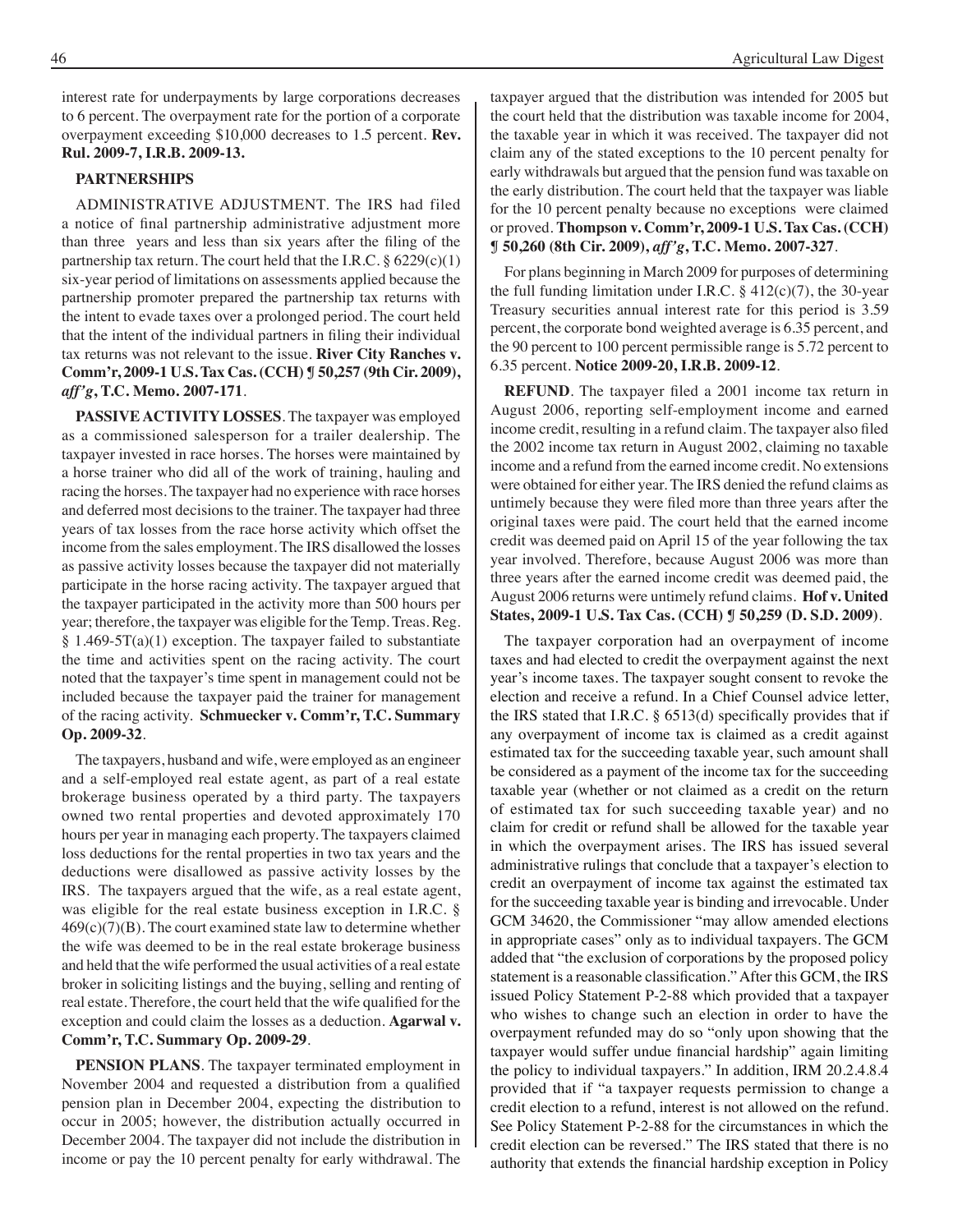Statement P-2-88 to corporate taxpayers. The IRS held that, since the corporate taxpayer reported an income tax overpayment and elected to credit this overpayment to the following taxable year, the taxpayer cannot reverse the election and request a refund for the overpayment in the prior taxable year, even where the taxpayer showed undue financial hardship. **CCA Ltr. Rul. 200909042, Nov. 19, 2008**.

**SOCIAL SECURITY BENEFITS.** In a Chief Counsel advice letter, the IRS ruled that it can reach all of the taxpayer's social security benefits with a single levy under I.R.C.  $\S$  6331(a) subject to the minimum exemption provision of I.R.C.  $\S$  6334(a)(9). The IRS stated that a single levy on the Social Security Administration attaches the right to receive the taxpayer's future payments. The IRS further stated that, although I.R.C. § 6331(h) provides for the continuous levy of social security benefits, the IRS may continue to levy under I.R.C. § 6331(a). The IRS stated that I.R.C. § 6331(h) is meant to be an additional tool to supplement the other levy options, it was not meant to cut back the IRS's methods by which it levies. **CCA Ltr. Rul. 200909037, Sept. 4, 2008**.

**SOCIAL SECURITY TAXES**. The taxpayer operated accredited medical residency programs in conjunction with a state university for new doctors who have completed their medical education. The taxpayer withheld and paid FICA taxes on the amounts paid to the medical residents and filed for a refund of those payments, arguing that the medical residents qualified for the student exception under I.R.C. § 3121(b)(10). The IRS sought a summary judgment based on the argument that medical residents did not qualify for the student exception. The trial court held that the medical residents were not students and granted the IRS motion for summary judgment. On appeal, the appellate court held that, as a matter of law, the hospital was not precluded from the student exception and substantial fact issues remained which prevent summary judgment. **United States v. Detroit Medical Center, 2009-1 U.S. Tax Cas. (CCH) 50,249 (6th Cir. 2009),**  *rev'g and rem'g***, 2006-1 U.S. Tax. Cas. (CCH) ¶ 50,618 (E.D. Mich. 2006)**.

In a Chief Counsel advice letter, the IRS ruled that the non-wage amounts paid to the Peace Corps volunteers would not be subject to either FICA or SECA. The IRS ruled that I.R.C. § 1402(c)(2) precludes application of self-employment tax to any amounts paid to Peace Corps volunteers by virtue of the fact that I.R.C. § 3121(p) defines "employment" to include services performed by Peace Corps volunteers and therefore, these workers are employees. **CCA Ltr. Rul. 200909045, Dec. 3, 2008**.

**TAX COLLECTION**. The IRS has announced that it will not renew its contracts with two private debt collection agencies whose current contracts expire March 6. Collection activities will be performed solely by IRS employees. The Omnibus Appropriations Act of 2009, Pub. L. No. 111-8, Div. D, Sec. 106, specifies that the Internal Revenue Service "... may not use funds to enter into, renew, extend, administer, implement, enforce, or provide oversight of any qualified tax collection contract. . . . " **IR-2009-19**.

**TAX SHELTERS**. The taxpayer invested in a sham cattle partnership, the infamous Hoyt cattle partnerships, and claimed deductions in 1994 and 1995 for depreciation on the cattle

purported to have been purchased through the taxpayer's investment in the partnership. The taxpayer conceded to the IRS that the deductions were improper and agreed to interest and negligence penalties. The IRS also assessed penalties under I.R.C. § 6662(h) for gross valuation misstatements on the tax returns. The taxpayer argued that the underpayment of taxes was attributable to the improper deductions and not to any undervaluation of assets. The IRS argued that the deductions were based on income tax basis in the cattle which far exceeded the taxpayer's investment in the cattle, resulting in a valuation misstatement. The court held that, under *Gainer v. Comm'r, 893 F.2d 225 (9th Cir. 1990)*, a valuation misstatement used to claim a deduction does not give rise to the misstatement penalty where the entire deduction is improper in the first place. Thus, in this case, the taxes owed resulted from disallowance of the entire deduction because of the tax scam aspects of the investment and did not result from the misstatement of the value of the cattle. The court held that the gross misstatement valuation penalty was improperly assessed. **Keller v. Comm'r, 2009-1 U.S. Tax Cas. (CCH) ¶ 50,246 (9th Cir. 2009),** *aff'g in part and rev'g in part***, T.C. Memo. 2006-31**.

### **PROPERTY**

**EASEMENT.** The plaintiff possessed an easement for a farm lane over the defendant's property for access to the plaintiff's property. The plaintiff did not use the plaintiff's property as a residence and did not present evidence of how often the plaintiff visited the property. The defendant placed a gate with a lock at the entrance to the lane to prevent dumping and trespassing and attempted to give the plaintiff a key to the lock, which the plaintiff refused. The plaintiff provided no reason for refusing the key and provided no evidence of any undue burden from the use of the lock and gate. The court held that the defendant acted reasonably in erecting the gate and the gate could remain so long as the defendant properly maintained the gate and provided the plaintiff with a key to the lock. **Hammond v. Lovvorn, 2009 Ala. Civ. App. LEXIS 45 (Ala. Ct. of App. 2009)**.

### **State taxation**

**AGRICULTURAL USE.** The taxpayer's property consisted of two units separated by a highway. The one unit was used for farming purposes and was valued under an agricultural use assessment. The other unit was used as a residence and for recreational uses. The taxpayer argued that the two properties should be treated as a single unit for tax assessment purposes and receive the agricultural use assessment for the entire property. The court held that the county tax commission properly treated the residence as a separate unit because it did not provide any storage, staging or production to support the agricultural activity on the other unit. The court also held that the disallowance of an agricultural use assessment for the residence unit was proper because the taxpayer did not use the unit for agricultural production. **Marsh v. Tax Commission of Box Elder County, 2009 Utah App. LEXIS 41 (Utah Ct. App. 2009)**.